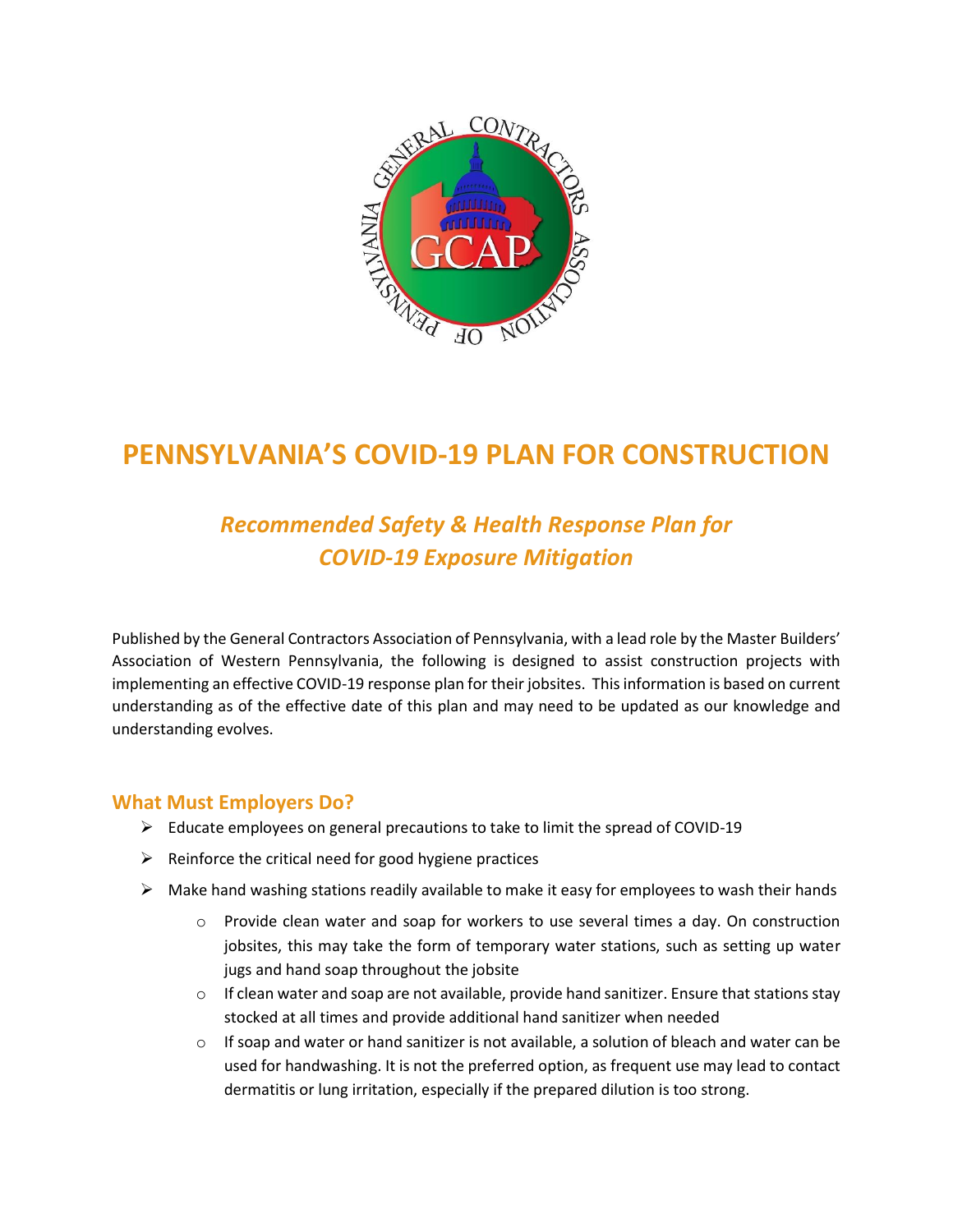- Starting with common household bleach (5 percent strength in the U.S.), prepare the following solution for handwashing in a spray bottle:
	- 1.5 teaspoons OR half a tablespoon (about a capful of bleach) per quart of water
- o Provide single use paper towels and plastic disposal bags.
- o Allow workers to go on break to wash their hands.
- $\circ$  Mandate workers wash their hands after using the bathroom and before and after eating.
- $\triangleright$  Utilize work practices when feasible to limit the number of potentially exposed workers on the

jobsite at one time. This may include:

- o Scheduling (e.g., staggering shift start/end times) or rotating crew access to a designated area during a shift.
- o Stage the jobsite to stagger work and limit overlap of work crews.
- o When practical, separate work areas
	- When necessary, provide temporary physical barriers to separate workers
- $\triangleright$  Perform a task hazard analysis for each work activity
	- o Include commonly anticipated safety hazards and how to eliminate them
	- o Include potential COVID-19 exposures and how to eliminate them
- $\triangleright$  Perform a risk analysis of the jobsite and the work tasks.
	- $\circ$  If the risk analysis shows the guidelines of the COVID-19 Response Plan cannot be met, work may not continue for the project, the specific area, or the specific task.
- $\triangleright$  Restrict access to enclosed spaces.
	- $\circ$  Limited access enclosed spaces (e.g., trailers) should be identified and access should be restricted to essential personnel only.
	- $\circ$  Enclosed spaces (e.g., toilets, break areas) must be viewed as potential transmission areas and treated accordingly. Time spent in these areas should be reduced as much as possible
- $\triangleright$  Limit the number of workers gathering together at one time.
	- $\circ$  Modify jobsite communications and planning to reduce or eliminate group gatherings. This includes communal break areas and any other activity that would bring a group of workers together on a jobsite including safety or tool box meetings.
- $\triangleright$  Create policies around the delivery of materials and visits by third parties to the jobsite.
	- o Do not permit, or severely limit, jobsite visitors in work areas and offices
- $\triangleright$  When possible, practice social distancing.
	- $\circ$  Instruct workers to maintain a distance of at least six feet apart as much as possible on the jobsite, whether indoors or outdoors.
	- o Morning Stretching and Toolbox Talk safety meetings to continue at a crew level while maintaining social distancing of 6 feet or more.
	- o Do not hold meetings of more than 10 people.
	- $\circ$  Hold in-person meetings only when no other option, maintain social distancing and hold outside.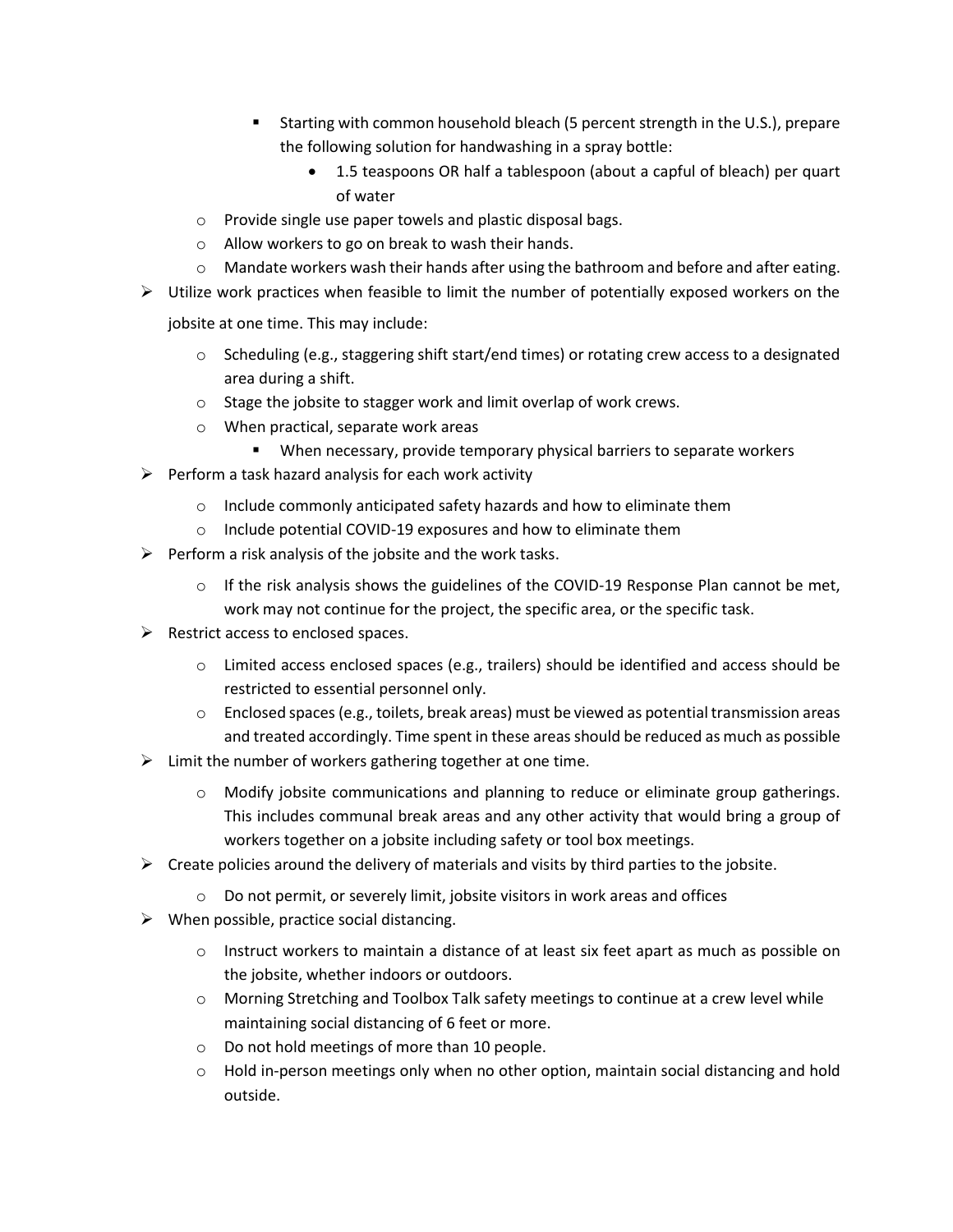- $\circ$  Eliminate community provided food & lunch areas (such as lunch buffets, donuts, candy dishes, etc.…).
- o Eliminate community coffee pots, water dispensers, and microwaves from break and other common areas.
- o Reconfigure break spaces to allow "social distancing" of 6 feet.
- $\triangleright$  Allow the voluntary use of N95 respirators.
	- $\circ$  At this time, the level of exposure risk on a typical construction jobsite does not warrant employer-mandated use of respirators for all workers.
- $\triangleright$  Create policies and practices that maintain physical distance between employees
- $\triangleright$  Identify and regularly clean and disinfect areas that are at high risk for transmission
- $\triangleright$  Disinfect all reusable supplies and equipment
- $\triangleright$  Clean high touch surfaces of service/fleet vehicles
- ➢ Provide appropriate Personal Protective Equipment (PPE)
- $\triangleright$  Require sick workers to stay home and send sick workers home
	- o Communicate policy
- ➢ Consider Using Jobsite Screening to determine if employees should work:
	- o Follow CDC recommendations and ask the following questions:
		- In the last 14 days have you or anyone you have been in direct contact with had a confirmed case of COVID-19?
		- Have you, or anyone in your family, been in contact with a person that is in the process of being tested for COVID-19?
		- Have you traveled internationally, been on a cruise, or been to any domestic location categorized as Level 3 by the CDC in the last 14 days?
		- Have you had a fever of over 100.4 degrees in the last 72 hours, without the use of fever reducing medication?
		- Are you currently, or in the past 72 hours experienced coughing or shortness of breath?
		- Consider sending home anyone answering yes to these questions.
	- o Temperature Checks
		- Have employees take temperature before leaving home and report results to their supervisor **OR**
		- Have qualified medical personnel perform temperature checks of each employees upon arrival
		- **■** If an employee has an elevated temperature, then follow the initial jobsite Screen questions above to make an informed decision about the ability to work.

## **What Must Construction Workers Do?**

➢ Maintain good workplace hygiene including hand washing practices and cough/sneeze etiquette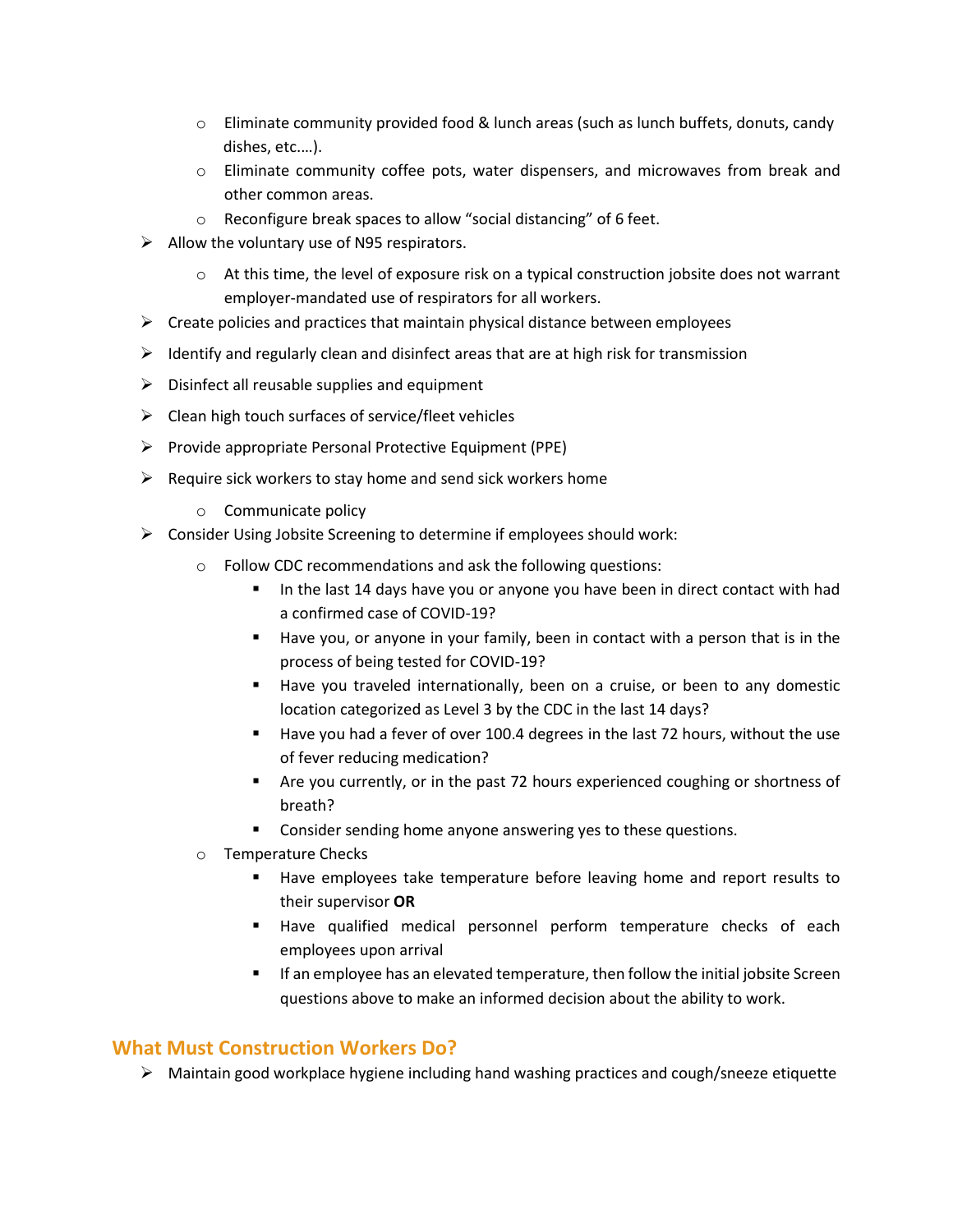- $\circ$  Wash your hands frequently with soap and water for at least 20 seconds. Use hand sanitizer with at least 60 percent alcohol when soap and water aren't available. Always follow good handwashing practices:
	- Upon arriving at the jobsite and before going home at the end of the day
	- Before and after eating
	- After using the toilet
	- After touching garbage or other waste materials
	- Cover your mouth and nose when you cough and sneeze into a tissue if possible or your upper sleeve or elbow, not your hands, when tissues aren't available. Dispose of tissues in the trash after use
- o Avoid touching your eyes, nose or mouth as much as possible.
- $\triangleright$  Practice social distancing on and off the job
	- o Maintain a distance of at least six feet from other workers when possible
	- o Do not shake hands when greeting others
	- $\circ$  Limit large group interactions. Follow these same practices off the job
- ➢ Report symptoms of COVID-19 immediately. If you are sick, **stay home**. If you feel sick and are at work, tell your supervisor
- $\triangleright$  Cooperate with response measures instituted by your employer and those recommended by health officials at the federal, state and local level
- $\triangleright$  Do not share other workers' phones, PPE or other work tools and equipment
- $\triangleright$  Avoid close contact with people who are sick. If you are sick or have close contact with someone who has COVID-19, stay home and call your healthcare provider.

## **Practices for Cleaning and Disinfecting High-Risk Transmission Areas**

- $\triangleright$  Frequently clean and sanitize surfaces in common areas (e.g., break rooms, lunch areas, trailers) as well as toilet facilities.
- $\triangleright$  Wipe down high-touch surfaces (e.g., faucets, handles to toilet facilities, tools, doorknobs)
- $\triangleright$  Consider propping doors open to limit handle usage.
- $\triangleright$  Clean dirty surfaces using a detergent or soap and water prior to disinfection.
- ➢ Place handwashing stations, hand sanitizer or other hand cleaning methods in convenient locations such as the entry and exit to the project or jobsite.
- $\triangleright$  Clean and sanitize toilet facilities using the following best practices:
	- o Keep toilets, clean, sanitary and operational at all times. Ensure proper disposal of waste from these facilities.
	- o Consider providing additional toilet facilities if several workers will need to use the restroom at the same time (e.g., during scheduled breaks).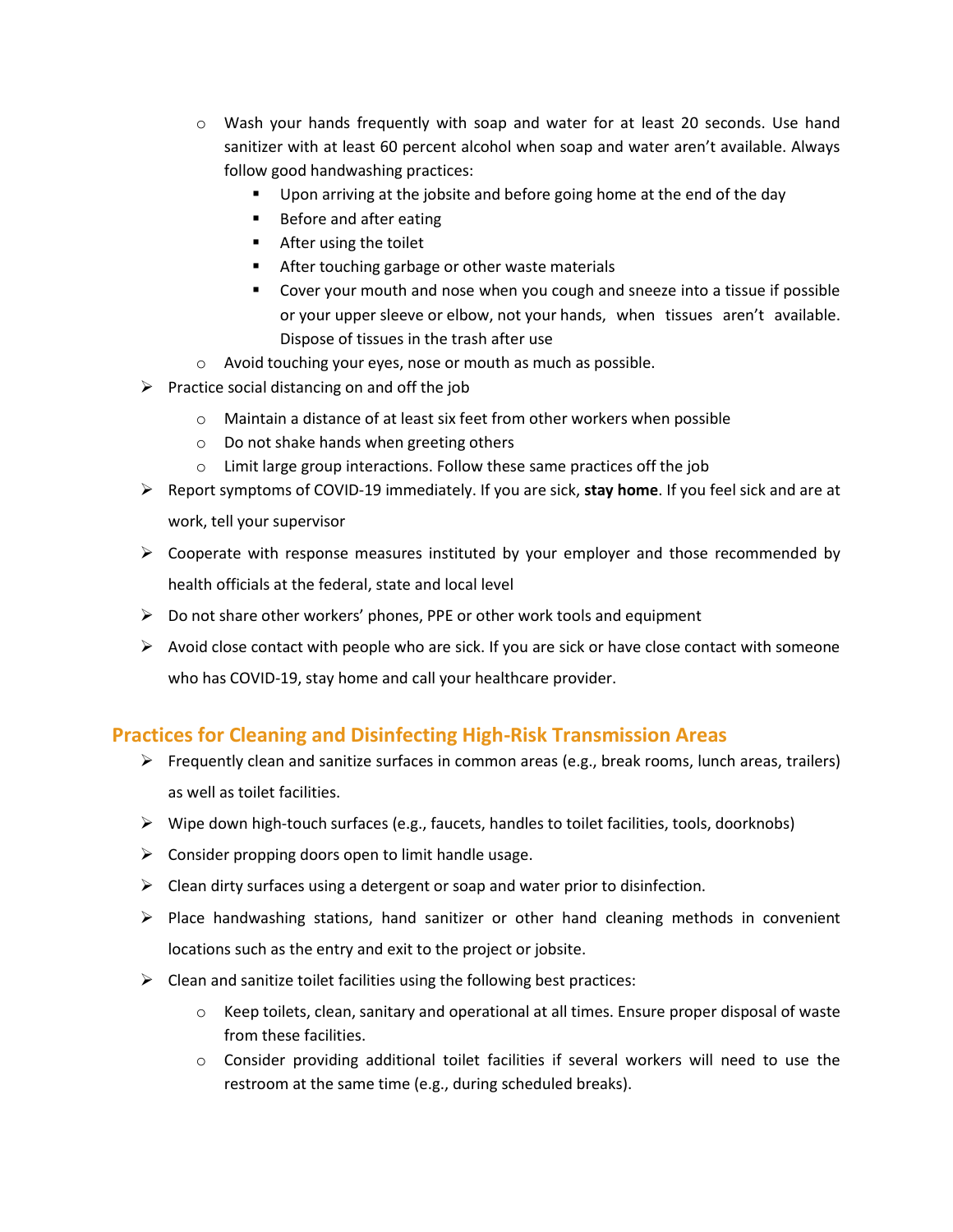- $\circ$  Set a servicing schedule for cleaning, waste removal and replenishment of supplies such as toilet paper and handwashing agents.
- ➢ Use an EPA-registered cleaning agent specifically labeled for SARS-CoV-2:
	- o [EPA Approved COVID-19 Cleaning Products](https://www.americanchemistry.com/Novel-Coronavirus-Fighting-Products-List.pdf) 
		- Follow the directions on the product you utilize pay particular attention to the required "wet dwell" time to kill the virus (usually 5-10 minutes)
	- $\circ$  If an EPA-registered cleaning agent is not available, a solution of bleach and water can be used. Starting with common household bleach (5 percent strength in the U.S.), prepare the following solution for disinfecting:
		- Two tablespoons bleach per quart of water
	- $\circ$  Always follow manufacturer instructions for all cleaning and disinfection products (e.g., concentration, application method and contact time).
- ➢ Workers performing this cleaning and disinfecting should:
	- o Wear PPE. This may include N95 respirators, double disposable gloves, protective clothing and eye protection. Check the safety data sheet.
	- $\circ$  Be trained on safe donning, doffing and disposal of PPE to avoid infectious disease transmission.
	- o Clean hands immediately after PPE is removed.
	- $\circ$  Be medically able to wear the type of respirator needed and trained on how to use it.
	- $\circ$  Be aware of the differences between dust masks and N95s. Dust masks do not protect the wearer from airborne respiratory droplets. Remember: dust masks protect others from exposure to you; N95 respirators protect you from exposure to others.

## **Assessing Workers for Symptoms**

The greatest risk for exposure to COVID-19 is from fellow workers. Symptoms of COVID-19 are similar to the seasonal flu and may include mild to moderate respiratory illness, fever, cough and shortness of breath. Workers who present symptoms, such as fever or difficulty breathing, should call their health care provider.

- ➢ Workers should stay home if they (see Risk Assessment Chart):
	- Are experiencing symptoms of COVID-19
	- Have known exposure to a person with a confirmed case of COVID-19
	- Suspect they may be infected but don't yet have symptoms (these workers should selfquarantine and seek testing)

**Should an employee, client, partner, subcontractor, vendor or site worker give notice of exposure or positive clinical testing of COVID-19 or influenza activity, the steps below are guidelines to follow:**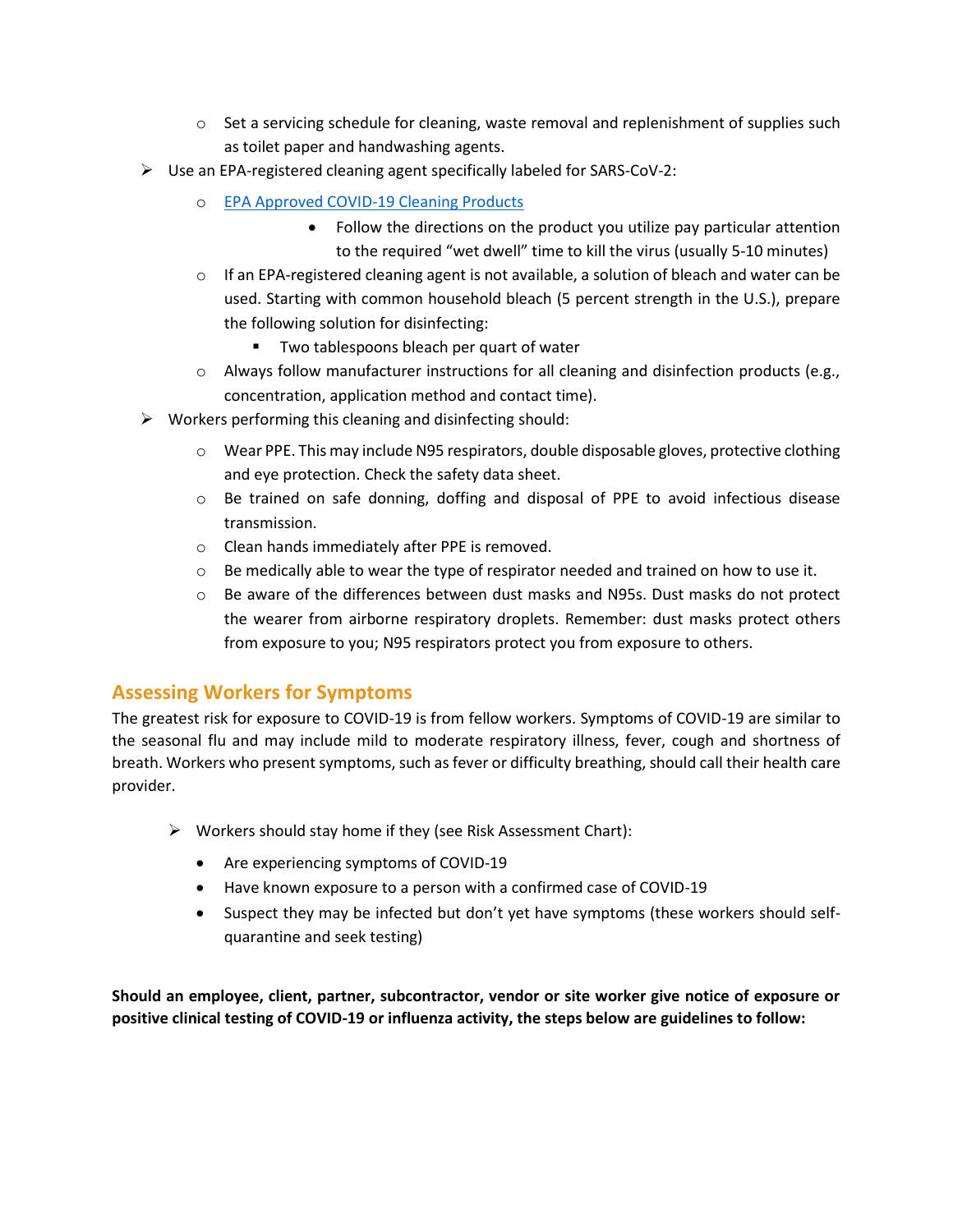Limited Exposure

Example: Employee/Visitor/Other communicates that they, or a person they had direct contact with, has influenza/Covid-19 symptoms.

Action: The employee will be immediately removed from the project.

Result: 5-day self-quarantine. Continued or elevated symptoms will result in a transition to a 14-day self-quarantine.

**Return:** Employee may return to work if they are symptom free or a medical certification is obtained clearing them of COVID-19.

Moderate Exposure

Example: Employee/Visitor/Other communicates that they had direct contact with a person offsite who is in the testing protocol for COVID-19.

Action: The Moderate Exposure Employee will be immediately removed from the project.

Result: 14-day self-quarantine of the potentially exposed employee.

Return: Negative test result for the offsite person in question. The Moderate Exposed Employee may return to work.

High Exposure

Example: Employee/Visitor/Other communicates that they had direct contact with a person offsite who has tested positive for COVID-19.

Action: The High Exposure Employee, and those who had direct contact with him/her, will be immediately removed from the project.

Result: 14-day self-quarantine of the potentially exposed group.

Return: Negative test result for the High Exposed Employee. Potential exposed group members may return if they are symptom free.

Direct Exposure

Example: Employee/Visitor/Other onsite who has tested positive for COVID-19.

Actions: Temporary Closure. Minimal 3-day closure.

Result: 14-day self-quarantine of all project employees. (Potential to return to site after 3 days with new employees)

Return: Negative test result for the Direct Exposure Employee and the Moderate Exposure Group.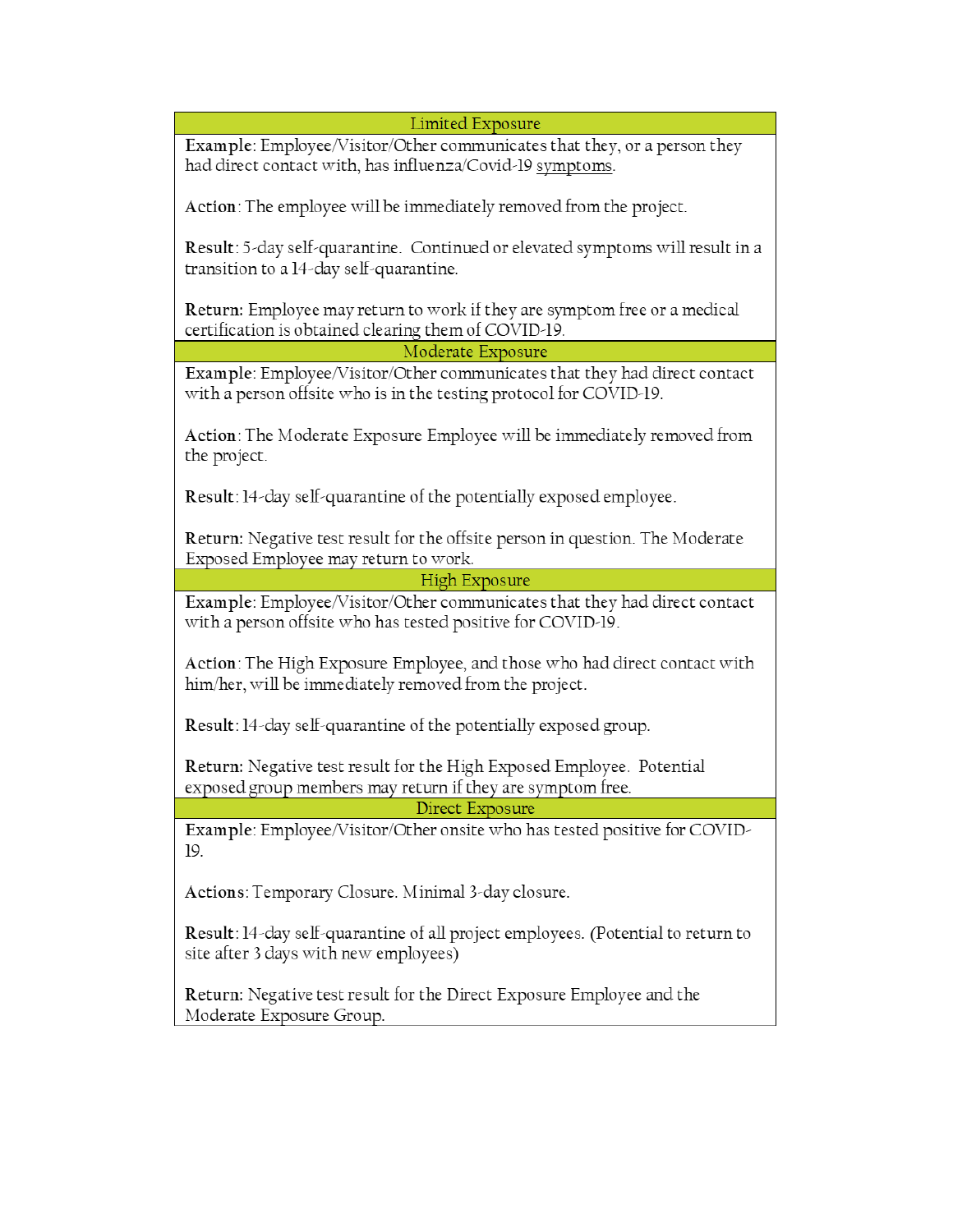#### **Temporary Closure**

- $\triangleright$  Notify employees of immediate work site closure and provide support to leave work calmly and safely.
- ➢ Employees should seek professional medical attention if they are experiencing COVID-19 symptoms.
- $\triangleright$  Employees in direct contact with the exposed person must home quarantine for 14 days or until cleared by a medical professional.
- $\triangleright$  Employees not in direct contact with the exposed person may not return to work until reasonably confident or through medical clearance they did not contract COVID-19.
- $\triangleright$  Employees must not return to work until contacted by leadership and given the all-clear to do so.
- $\triangleright$  Contact local health authorities for further investigation/testing.
- ➢ Communicate with all appropriate partners/vendors/clients/subcontractors/union halls regarding temporary work disruption. Communicate with employees regularly as necessary with important updates to ensure transparency and expectations.

# **Project Start-Up Following Temporary Closure**

Before work may begin again on a project certain actions should be considered.

Studies currently show that the Coronavirus can remain active on hard surfaces for up to 3 days. Specifically life of the virus:

- Up to 3 hours in aerosols
- Up to 4 hours on copper
- Up to 24 hours on cardboard
- Up to 2-3 days on plastic
- Up to 2-3 days on stainless steel

If the employee testing positive has been present on the project within the past 3 days, you must perform decontamination of all areas the exposed employee visited based on CDC Guidelines for Disinfection and Sterilization. Even if 3 days has passed since the employee was on the project, it is recommended you have the effected work areas thoroughly cleaned and disinfected in order to confidently return your employees to a safe and healthy environment.

The CDC has provided a list of products approved by the EPA for use during the 2019 novel coronavirus (COVID-19) outbreak. A list of those products can be found [HERE](https://www.americanchemistry.com/Novel-Coronavirus-Fighting-Products-List.pdf)